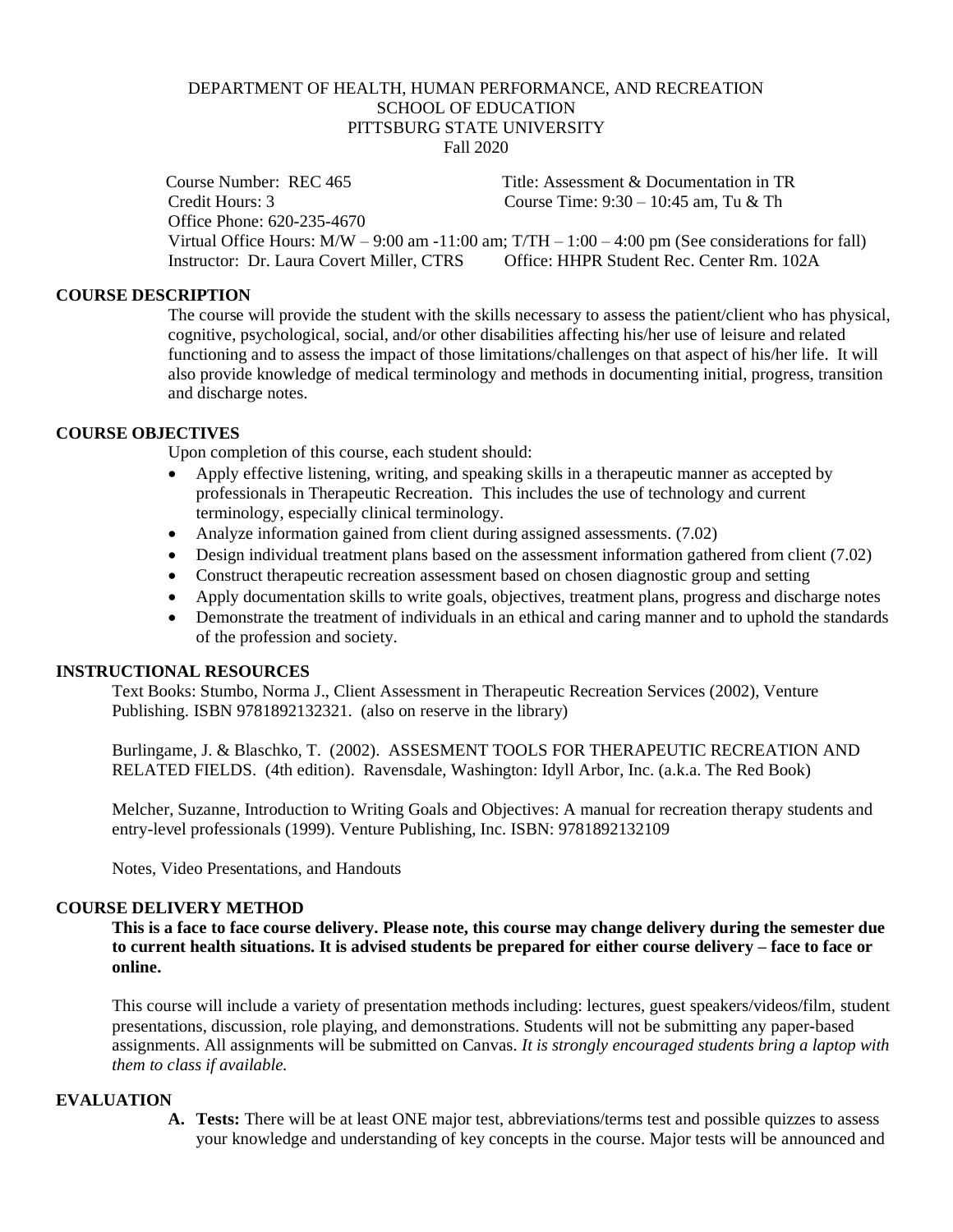most quizzes will be announced in advance. The final will be comprehensive and reflective of the CTRS exam. It will be on Canvas and timed. For students who need accommodations, please see the instructor of the course. *Abbreviations Test – 50 points; Final Exam – 50 points*

- **B. ABBREVIATIONS & TERMINOLOGY CASE STUDIES** There are numerous terms and acronyms that every recreation therapist must know as part of the daily performance of their job. This new vocabulary can be overwhelming to interns and new recruits if they are not totally familiar with the vocabulary of the profession. There are approximately 350 terms or acronyms that you will need to know and understand. The Glossary of Terms for Therapeutic Recreation and Occupational Therapy is found on Canvas in PDF format. Student are to write case studies including these abbreviations and terms. *Case studies will be reviewed in class. The student prepared case studies will be used for the abbreviations and terminology exam*. *1 point per written case study X 8 case studies***.**
- **C. ASSESSMENT SIMULATIONS** With permission, you are to conduct two different assessments on two different people during the semester. You may select assessment instruments from those available in the Big Red textbook for the course. One assessment will be the Leisure Diagnostic Battery (LDB). Familiarize yourself with each instrument selected and administer it to your volunteer. The assessment instrument you CREATE may be counted as one of the two assessments used for the simulations. Each assessment has a different due date during the semester, found on the outline below. Assessments may be conducted in-person, virtually, or via phone. *30 points possible for each assessment*.

For EACH assessment: Compile/score the instrument and **complete an individualized treatment plan** found in Canvas **based on the assessment results**. Additional information needed to be included: a write-up of each instrument's ease of use, value as an assessment tool, problems with the tool, an explanation of how you see it being used (or not used) with a specific client group.

**D. ASSESSMENT INSTRUMENT DEVELOPMENT** – You are to create your own TR assessment. For this assignment you may reflect any of the forms in the "Red Book," rehabmeasures.org, or create your own. You can use an assessment as a guide, but make it your own assessment based on a TR program and population you are interested in working in. Once completed you will demonstrate for the class how your version of the instrument will be used. The assessment can be an electronic assessment that can be completed in Word in a fillable form.

For instance, you are hypothetically working at a physical rehabilitation hospital. You are to create an electronic assessment for your patients in TR. To create this assessment, you may use some questions from other assessments to build your own valid and reliable assessment, as long as it is assessing what you are intending to assess. *50 points possible***.**

**To be submitted with the assessment**: 1. Population the assessment is for, 2. The TR program setting/program content of the TR program, 3. What the assessment tool is measuring (Functional (physical, emotional, etc.), Leisure Ed (Leisure Awareness, etc.), Recreation participation. 4. Directions on how to use the assessment. 5. How to score the assessment.

- **E. DOCUMENTATION EXERCISES AND ASSIGNMENTS**: The purpose of assessing client needs is to identify specific problems that therapeutic recreation can be used to impact on positively. After the assessment is complete a treatment plan is developed that includes measurable goals and objectives. Once the plan is developed a record (chart or progress notes) is kept to document client progress and goal achievement. As clients achieve their goals they are prepared for discharge back to the community. This part of the class will consist of a series of assignments to learn the process and sequence of these important documents but also how to write them in the clinical language which is expected. *Up to 40 points possible (could change dependent upon class work)*
- **F. APIED PROCESS W/ Chosen Population/Organization**: Students will be assigned a population/organization to complete an assessment on an individual. Once the assessment is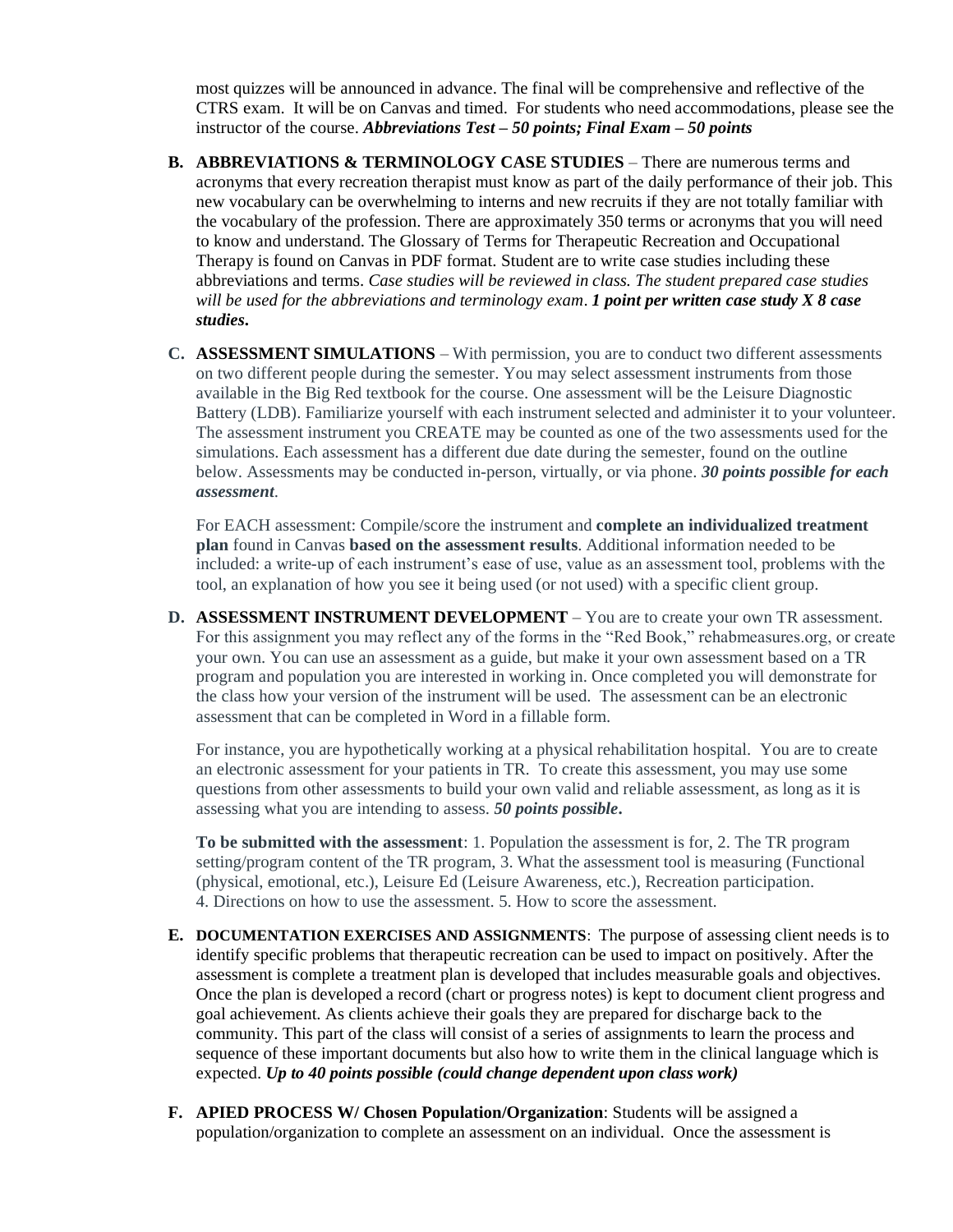completed, an ITP will be created. Students will then plan interventions to complete with the participants or classmates based on assessment results. Dependent upon the current health situation, assessments and interventions will either be completed with classmates or virtually with community members.

Progress notes will be written over each meeting with participants or classmates after the assessment date. The last day a discharge note will be completed. Progress notes will need to be typed and submitted together. All progress and discharge notes can be on the same page, but each must be dated. Assessment, ITP, progress notes, and discharge note will be due Oct. 27<sup>th</sup>. **50 points possible** 

Students will be graded on the following:

- Assessment implementation: welcoming, comfortable, eye contact, thorough, etc.
- All content on ITP, specifically examining goals and objectives
- Relationship of interventions chosen to the assessment results
- Progress note-follow SOAP note format-technical writing on SOAP note
- Discharge note-technical writing on note

# *Assignments are expected to be submitted on-time, regardless of a student attending face-to-face or online. Assignments given are to help students learn the material and practice the material learned. If students become behind on submitting assignments, this could potentially hurt overall major course assignments. The assignments build to the major course assignments.* **Any assignments handed in late will receive 1 point off per day until received.**

Grades will be earned as follows:

 $A= 90-100\%$  B= 89-80% C= 79-70% D=69-60% F= Below 59% *Do not ask about bumping grades. If your grade is borderline, class participation and on-time assignment submissions will influence a decision on a grade increase.*

**Attendance:** Attendance will not be mandatory. Students will have the option to complete the course online. Please note, assignments, tests, quizzes, and projects may be completed during class time. Students must consider this and their preferred learning method before deciding the preferred method. *During schedule class time, whether in person or online, Dr. Covert Miller implements various in class learning activities associated with the day's lesson. These lessons can be completed in the classroom or synchronously online. Students will be required to attend class either in-person or virtually for assignments/projects that require students to be live during scheduled class time. See assignment listing for those requiring students to be present. Assignments are expected to be submitted on-time, regardless of a student attending face-to-face or online. Please see "Additional Requirements/Considerations for Online Participation" below prior to making decisions about class attendance/participation*.

**The PSU syllabus supplement and academic dishonesty policy can be found at[: Fall 2020 Syllabus Supplement](https://www.pittstate.edu/registrar/_files/documents/syllabus-supplement-fall-2020-updated-7-17-20.pdf)**

# **Considerations for Fall Semester 2020**

**University Policy:** In response to the guidelines put in place by local, state, and federal Health Departments, several policies have been put into place by the University to provide as much safety and flexibility as possible. One such policy that will be enforced in this class is the requirement that all students wear a face mask [\(pittstate.edu/coronavirus](https://www.pittstate.edu/office/health-services/coronavirus/index.html) > PSU Face Mask Policy). Students will be required to abide by these policies; students failing to do so will be asked to leave class until back in compliance. For a list of all policies and resources put in place by the University in response to COVID-19, go to<https://www.pittstate.edu/office/health-services/coronavirus/index.html>

**Office Hours:** Office hours will be held virtually. If a student needs to meet with Dr. Covert Miller in person, students will be required to make an appointment. Upon the student arrival, students are required to check in with the HHPR offices. They will then be allowed to come to Dr. Covert Miller's classroom.

**Social Distancing:** Students are expected to follow social distancing guidelines when in the classroom. This includes maintaining six-feet of distance between students and the instructor. Students are not to share personal items and are expected practice proper hygiene. All assignments will be submitted via Canvas. No in-class paperwork will be handed-in.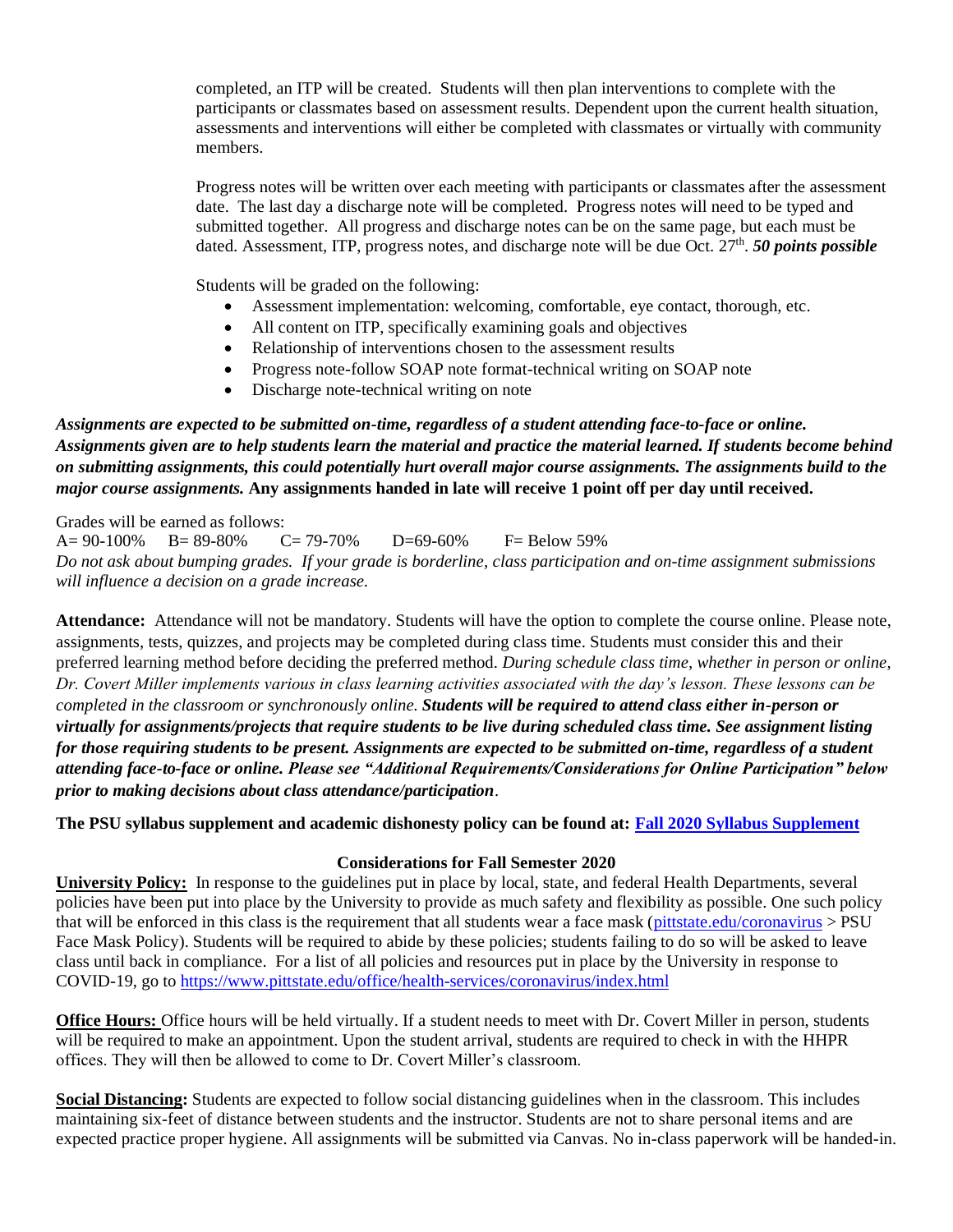**Additional Requirements/Considerations for Online Participation:** Due to the current social distancing policies, there are several alterations to the syllabus for those who cannot or do not wish to attend face-to-face lectures. If you are unable to meet any of these requirements, please speak with the instructor as soon as possible to discuss your options.

- *1.* In-person attendance is *not mandatory*. Live lectures will be simulcast and recorded using Zoom (or equivalent). If you are uncomfortable or unable to attend a face-to-face lecture, you are welcome to participate in the lecture during normal class time via Zoom or view it on your own time and email questions to the instructor. *If students choose to attend online, this must be discussed with the course instructor by the second week of class. Students will be required to attend class either in-person or virtually for assignments/projects that require students to be live during scheduled class time. See assignment listing for those requiring students to be present.*
- *2.* Quizzes, tests, presentations, and certain assignments will be available online; however, *they may take place during normal class times so you must be prepared to sign in and take them at that time from wherever you are located. Assignments are expected to be submitted on-time, regardless of a student attending face-to-face or online.*
- 3. In order to participate in this class online, there are several additional requirements that are not necessary for faceto-face:
	- a. Windows PC or a computer capable of running Windows software.
	- b. Access to a webcam is required. Quizzes and tests may be administered using Respondus Monitor at the instructor's discretion. This software is a tool used to prevent academic dishonesty and requires the use of a webcam. In the past, an iPad has NOT been able to serve this function, so either a notebook computer with an integrated camera (e.g. Microsoft Surface Pro) or a USB plug-in version should be sufficient. The instructor will provide a practice quiz to make sure your hardware will work.
	- c. Access to a microphone or ability to call in to Zoom meetings is not required unless you wish to participate in lectures in real time. Most webcams have an integrated microphone but Zoom meetings will be set up to also allow call-in from a phone line.
	- d. You will need to be able to hear the audio track to get the most out of lectures whether that is with integrated speakers or plug-in headphones.
	- e. Reliable internet access. Since all your instruction will be done over video conferencing and quizzes/exams will require uninterrupted Internet access, it is imperative that you have a reliable connection. High speed internet is preferred, but not required as long as you are able to view video, and your connection is not prone to dropping signal (i.e. using a mobile hot spot in an area with spotty cell signal is not advised).

**Netiquette**: Netiquette is a set of rules for behaving properly online. Internet messages are permanent, so you don't want to be remembered as anything other than a courteous professional.

- Use good grammar and spelling and avoid using text messaging shortcuts or all caps.
- Double-check email addresses and spelling of names/titles.
- Be aware of hitting Reply All or Message All when sending email or chat room messages.
- During video conferences, mute your microphone and web cam unless you're actively speaking.
- Make sure that your background (both what's visible in the room behind you and what's visible on your computer desktop) and your chat room avatar look professional.
- Don't write angry if you have an issue, take a few minutes to calm down before writing something you may regret.

Determination of what is inappropriate behavior will be at the discretion of the instructor and may result in being dropped from the class or brought before the University disciplinary committee. Examples of inappropriate behavior include, but aren't limited to: swearing and profanity, insensitivities to differences in cultural and linguistic backgrounds, different political and religious beliefs, "flaming" (publicly attacking or insulting) another student.

# **A word of caution about working online.** *Do not assume that you will have more free time just because you're doing*

*a course online.* With a face-to-face class the rule of thumb is to spend 3 hours outside of class for every credit hour; for example, for a three-credit hour class, you should be spending an ADDITIONAL 9 hours outside of class preparing (reading assigned chapters, doing suggested problems, reviewing notes, etc) for a total of 12 hours spent each week just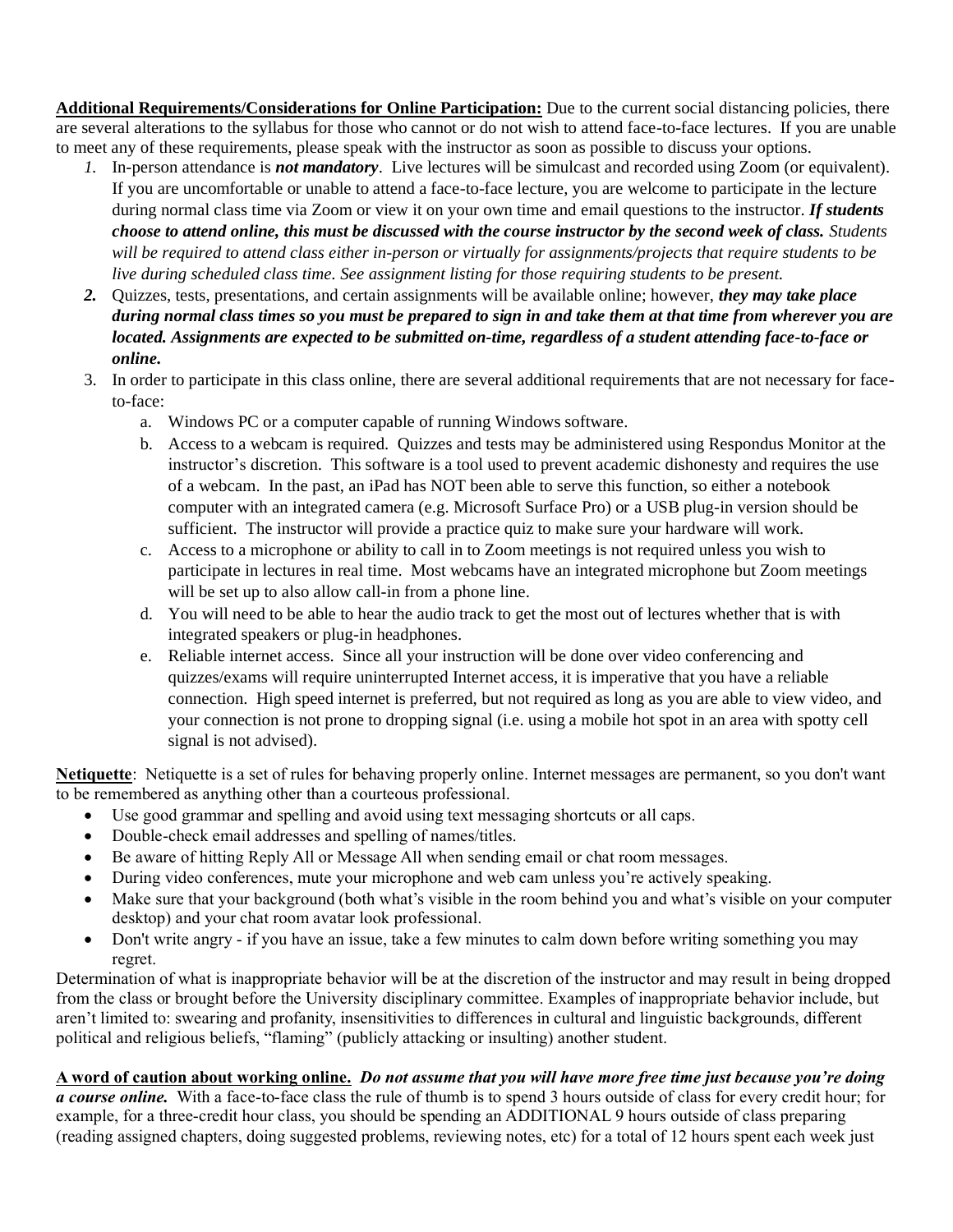on that class. If the same class is offered online, you should plan to spend the same 12 hours on the class, without having a scheduled meeting time. It is easy to convince yourself that "Since I don't have to go to class, I can do other things like work full time." *While some students may be able to handle a 40-hour-a-week job and 60 hours of school (15 credit hours + 15\*3 hours of homework) every week, students often quickly get in over their heads and fall behind on schoolwork. For reference, there are only 168 hours in a 7-day week. If we must go online at some point this semester, please carefully consider your options and your personal study habits when planning your time.*

| REC 465 - TENTATIVE TOPICS/ READING SCHEDULE/DATES DUE TO CHANGE |                                                       |                                   |                                                       |  |
|------------------------------------------------------------------|-------------------------------------------------------|-----------------------------------|-------------------------------------------------------|--|
| <b>Week Of</b>                                                   | <b>Class Discussion</b>                               | <b>Topic/Chapter</b>              | <b>Assignment</b>                                     |  |
| August 17                                                        | Review syllabus, Icebreakers, NCTRC sample<br>exam    | Overview of course;               |                                                       |  |
|                                                                  | Stumbo Ch 1: Introduction to client                   | APIE, discuss Chap 1, Jack's      | Case Study                                            |  |
|                                                                  | assessment                                            | LRBP's, Life Satisfaction Scale   |                                                       |  |
|                                                                  |                                                       | & administer                      |                                                       |  |
|                                                                  | Stumbo Ch 2                                           | Life Satisfaction Scale: Validity |                                                       |  |
|                                                                  |                                                       | & Reliability                     |                                                       |  |
|                                                                  | Stumbo Ch 4: The Assessment Process                   | <b>Assessment Characteristics</b> |                                                       |  |
| August 24                                                        | Selection of assessment instruments and<br>procedures | Selection of assessments          | <b>Terminology Case Study</b>                         |  |
|                                                                  | Terminology Case Studies/LDB                          |                                   | Glossary of Terms for TR                              |  |
| Aug. 31                                                          | Treatment Planning/Goals & Objectives                 |                                   |                                                       |  |
|                                                                  |                                                       | Case studies                      |                                                       |  |
| Sept.7                                                           | Treatment Planning/Goals & Objectives                 | <b>Case Studies</b>               | <b>Terminology Case Study</b>                         |  |
|                                                                  |                                                       | <b>Case Studies</b>               |                                                       |  |
| Sept. 14                                                         | Chapter 8: Interviewing for Assessment                | <b>Assessments</b>                | <b>Administer</b>                                     |  |
|                                                                  | Procedures                                            |                                   | assessment/complete                                   |  |
|                                                                  | <b>Terminology &amp; Abbreviations test Tuesday</b>   |                                   | treatment plan                                        |  |
|                                                                  | Progress Notes/Discharge Notes                        |                                   |                                                       |  |
| Sept. 21                                                         | Read Stumbo Ch 9: Observation as an                   | Assessments & Case Studies        | Administer                                            |  |
|                                                                  | <b>Assessment Procedure</b>                           |                                   | assessment/complete treatment                         |  |
|                                                                  |                                                       |                                   | plan                                                  |  |
|                                                                  | Progress Notes/Discharge Notes                        |                                   | <b>Assessment Simulation 1 Due</b><br><b>Thursday</b> |  |
| Sept. 28                                                         | Progress Notes/Discharge Notes                        |                                   |                                                       |  |
|                                                                  |                                                       |                                   |                                                       |  |
| Oct.5                                                            | Population/Organization Assessment Prep/Tx<br>Plan    |                                   |                                                       |  |
|                                                                  |                                                       |                                   |                                                       |  |
| Oct. 12                                                          | Population/Organization -Assessment (T)               | Progress Notes                    | <b>Progress Notes</b>                                 |  |
|                                                                  | Population/Organization -Intervention Create          | Progress Notes                    | <b>Progress Notes</b>                                 |  |
| Oct. 19                                                          | Population/Organization -Intervention (T)             | <b>Progress Notes</b>             | <b>Progress Notes</b>                                 |  |
|                                                                  | Population/Organization -Create                       | Progress notes/Discharge Notes    | Progress Notes/Discharge<br><b>Notes</b>              |  |
| Oct. 26                                                          | Population/Organization -Intervention (T)             |                                   |                                                       |  |
|                                                                  | Chapt. 7 Development of Assessment                    |                                   | <b>Highland Meadows ITP &amp;</b><br><b>Notes due</b> |  |
| Nov. 2                                                           | Chapt. 7 Development of Assessment                    |                                   |                                                       |  |
|                                                                  |                                                       |                                   |                                                       |  |
| Nov. 9                                                           | Leisure Scope                                         | Administer Assessment             | <b>Assessment Simulation 2 Due</b><br><b>Thursday</b> |  |
|                                                                  |                                                       |                                   |                                                       |  |
|                                                                  | Assessments                                           |                                   |                                                       |  |
| Nov. 16                                                          | Continue assessment/Work on assessment                |                                   |                                                       |  |